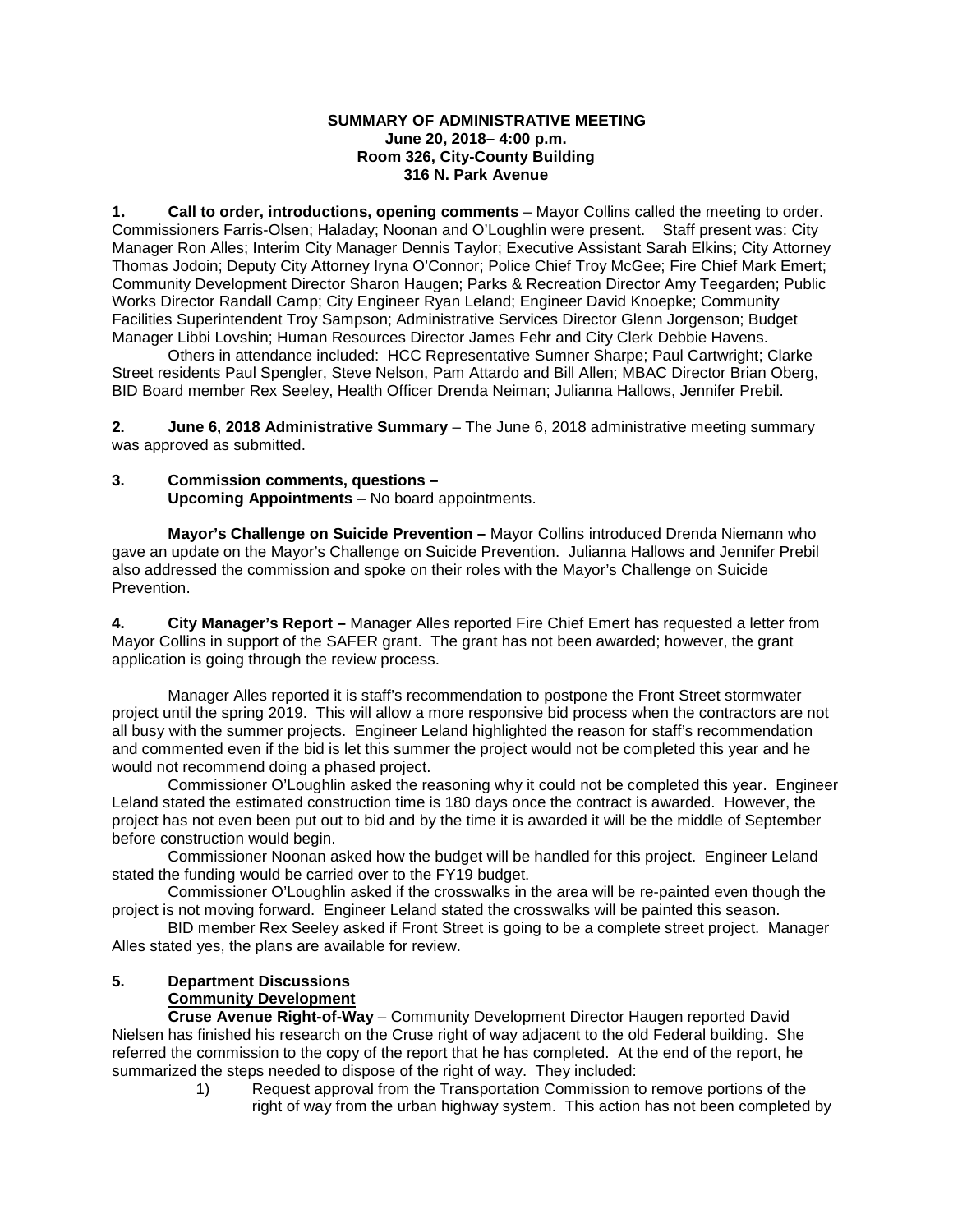the Transportation Commission. A letter confirming this was given to the commission.

- 2) Vacate the portion of the right-of-way that is no longer needed for street right-of-way
- 3) Arrange to acquire the vacated portion of the right-of-way from the owner of the adjacent property to which the vacated right-of-way reverted. This may require subdivision review.
- 4) Cause an amended plat to be prepared for the newly created lot containing the acquired vacated right-of-way.
- 5) Determine the ultimate ownership and use of the parcel.

City Engineering has completed the conceptual design for the Cruse right-of-way redesign and would be able to further discuss that at the next Administrative meeting or at the first one in July. Once the design has been completed, the City could begin that vacation process for that portion that no longer will be needed if that is the desire of the commission.

Director Haugen stated staff is looking for direction to finish design and move forward with the other recommendations.

Commissioner Haladay asked staff to explain the vacation and reversion to adjacent property owner process and avoid subdivision review. Director Haugen stated when right-of-way is vacated, it has to go to adjacent property owners. If the property is subdivided, the city would have to do an amended plat to create a buildable lot. Access also has to be given to the adjacent property owners.

Director Haugen stated the vacation of right-of-way can be done; however, a decision needs to be made on the configuration of Cruse Avenue. She has talked with several housing developers that have some ideas.

Commissioner Haladay asked if there is a conceptual design available. Engineer Leland stated yes there is a conceptual design of Cruse Avenue from Park Avenue to Broadway.

Manager Alles stated staff will bring the design forward at an administrative meeting in July. In the meantime they will reach out to Homeward regarding Cruse Avenue, Lockey Islands and the bus depot properties.

Paul Cartwright addressed the commission and referenced David Nielsen's report and noted the city is the adjacent property owner on 80 to 85% of the property adjacent to the right- of-way. He then spoke on how the area could be designed to create 4 to 5 acres parcel of property that could be developed.

Commissioner Haladay thanked Mr. Cartwright for his explanation on the possibilities of what needs to happen if we were going to use the property which would require the city to vacate a minimum amount of right-of-way. Director Haugen asked for clarification on the property to include in the proposal that will be brought forward.

Commissioner Haladay asked if we create a subdivided piece in the middle, could you then vacate a narrow stretch of right-of-way to create a sellable lot and avoid the vacation of right of way.

Attorney Jodoin stated the design is critical; you have to terminate the public's right to use the right of way and then you have to vacate the right of way. Director Haugen again stated staff will bring forward a proposal with the documented information

Staff will also bring forward a conceptual design that reflects the alternatives discussed today.

**Bus Depot Solicitation for Bids –** Community Development Director Haugen stated there are two different RFP/bid solicitations for the property located at 630 N. Last Chance Gulch. The first is a Call for Bids and is a general solicitation for bidders who may want to purchase the property. There are no additional conditions placed on the future use of the property or no time limits for which it must be developed. The city commission may use this format and add some conditions that must be met in order for it to be considered "a responsive bid." This process is similar to the general solicitation for bids used by many cities when they are disposing property.

The second is what is called a Request for Development Proposals and it is modeled after similar solicitations that other communities have used when there is desire to place conditions on the sale and development of the property. Different terms and conditions may be used depending on the priorities of the Commission and the goals for the property.

City staff is working with an appraiser to establish the value of the property. City code has an established process for the sale of City property under HCC 1-4-17. There must be an appraisal done on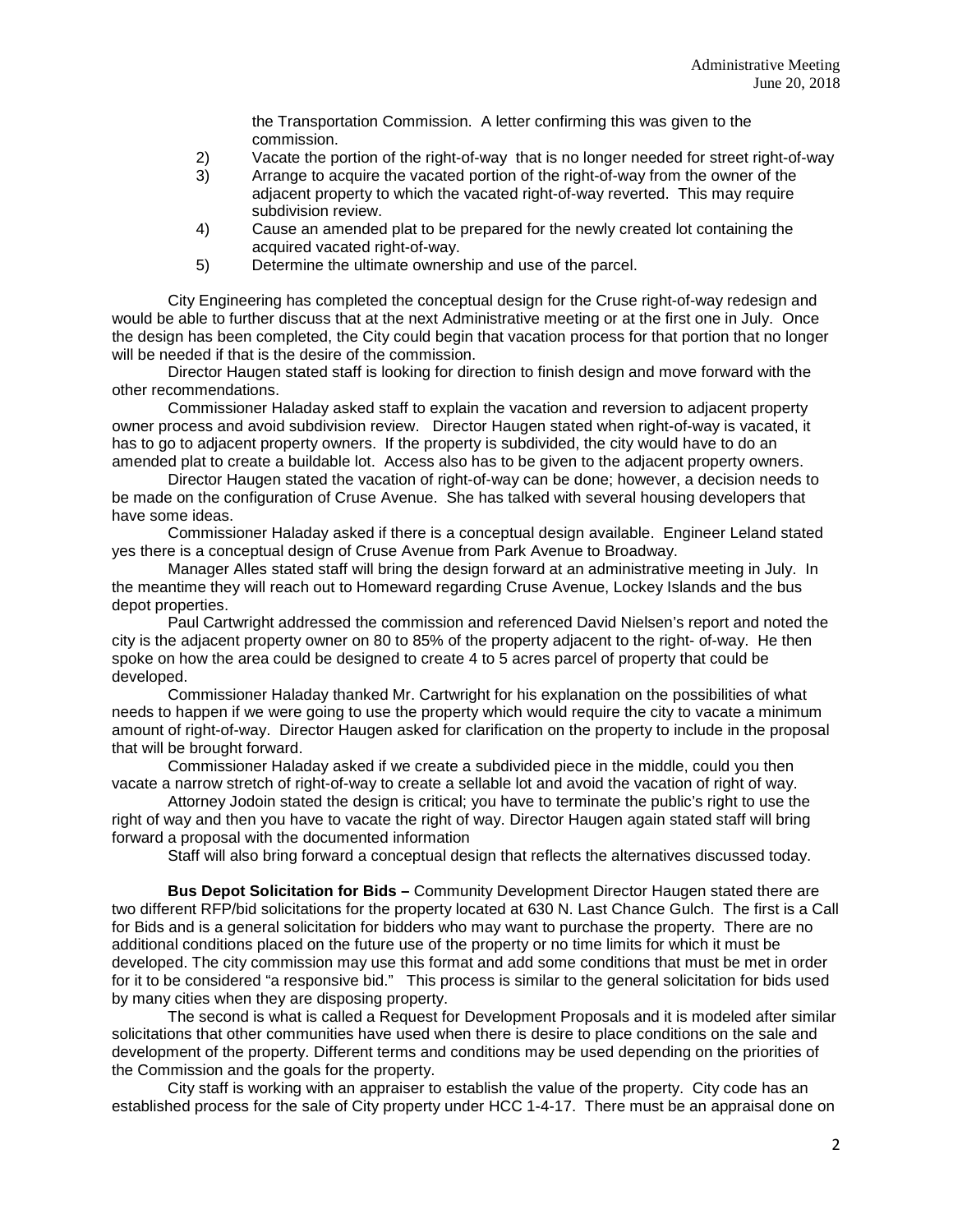the property and a public hearing must be held to solicit public comments regarding the disposal of the property.

Staff is looking for guidance as to which approach the commission may want to use to move forward on the disposal of the old Bus Depot property and if the commission wants to set any conditions regarding the sale and use of the property.

Director Haugen reiterated there are two options the commission can consider. The city of Billings used the call for bids process. The commission could also place parameters on the property that would be included in the proposals. Director Haugen stated MBAC representatives and city staff believe both options have merit.

Staff has contacted appraisers to get an appraisal done and the soonest one can be completed is the middle of August. The property originally was a gas station and there was an underground storage; one question is do we want to do a Phase I Assessment. The city when purchasing the property, took the property as is. The commission could also consider selling the property as is.

Director Haugen noted staff is looking for direction on how to move forward.

MBAC Director Brian Obert stated MBAC does assist with Phase I Assessments; there are some stipulations that are required including the commitment to sale the property. Director Haugen stated the Department of Revenue has the property assessed at \$350,000.

Commissioner Farris-Olsen asked staff to reach out to organizations to see if they want the property and what they propose to do with it. He also would recommend the city complete the Phase I Assessment.

Director Haugen reminded the commission the Downtown Master Plan requires that commercial uses be on the ground level and housing on the upper levels. Director Haugen will talk with Homeward within the next month and report back to the commission.

Manager Alles stated staff will work with MBAC to complete the Phase I Assessment and reach out to Homeward to ask if they are interested and will move forward with the appraisal. The RFP process will be put a hold if Homeward is interested in the property.

**Clark Street Project** – Manager Alles stated Clarke Street was left in the budget; however, the commission could choose to do another street project and the funding could be moved.

Commissioner Haladay asked if utility replacements are in the budget. Manager Alles stated yes. Engineer Leland stated staff took a step back from Clarke Street to consider other streets.

Public Comment: The following persons spoke in favor of the Clark Street project and emphasized the importance public meetings and discussions: Paul Spengler, Steve Nelson, Bill Allen and Pam Attardo.

Paul Cartwright with Growing Friends addressed the number of trees that are proposed to be removed from Clarke Street and the replacement of the trees.

#### **Administrative Services**

**Rates Discussion Follow-Up - Administrative** Services Director Jorgenson referred the commission to the following rates that were discussed and consensus reached at the June 6<sup>th</sup> administrative meeting:

# **Residential Impact of Rate Increases**

|                                  |             |             | <b>Total</b>    |
|----------------------------------|-------------|-------------|-----------------|
| Water:                           | <b>FY18</b> | <b>FY19</b> | <b>Increase</b> |
| <b>Computed Preliminary Rate</b> |             |             |                 |
| Increases                        |             | 4.00%       |                 |
|                                  |             |             |                 |
| <b>Current Rates</b>             |             |             |                 |
| Residential Base (per month)     | \$<br>7.50  | \$<br>8.25  |                 |
| Residential Rate (0*8 units)     | \$<br>2.90  | \$<br>2.90  |                 |
| Residential Rate (8-15 units)    | \$<br>3.10  | \$<br>3.25  |                 |
| (11 units average residential    |             |             |                 |
| usage)                           |             |             |                 |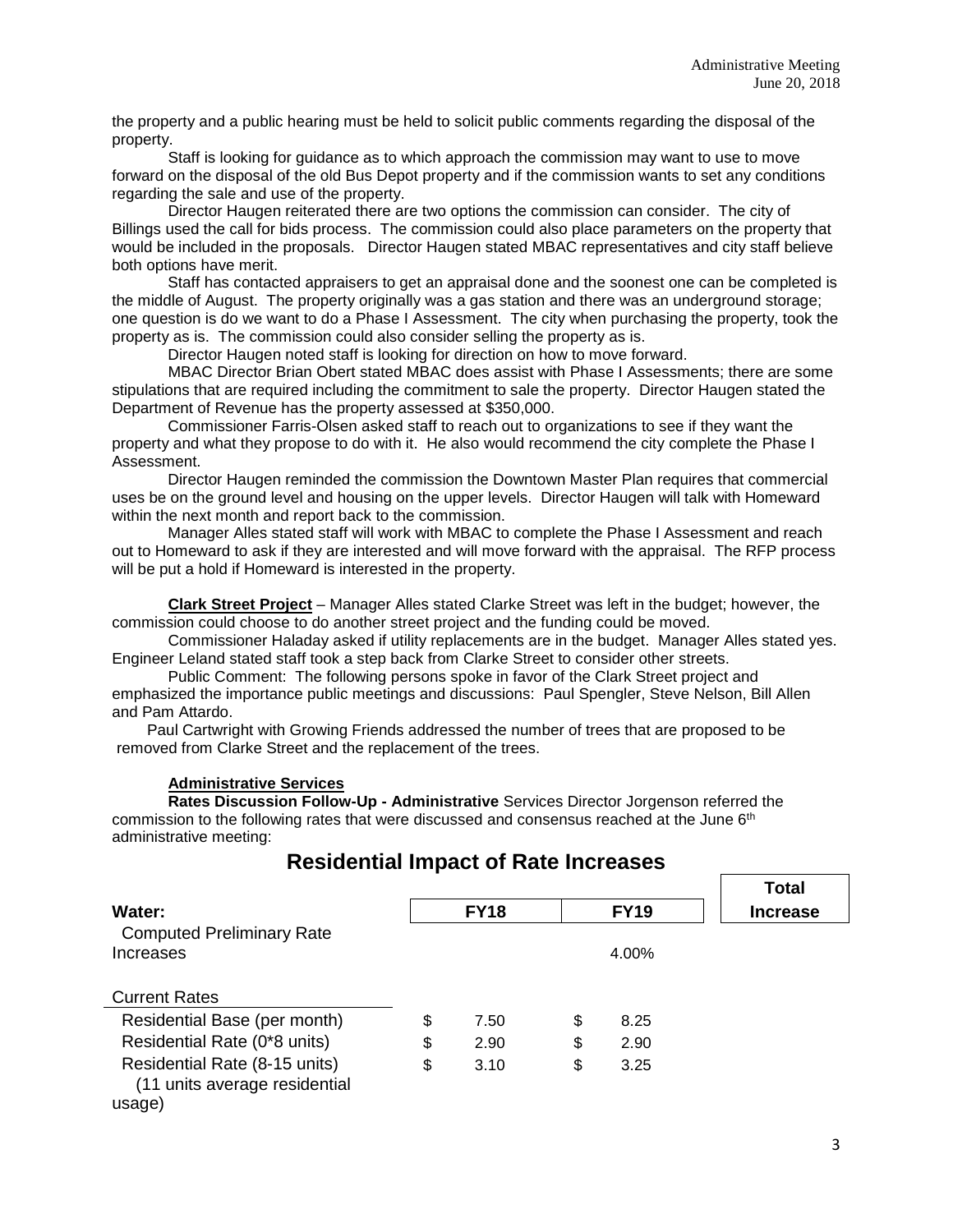| Average Monthly Charge (11 units)                                   | \$                        | 40.00       | \$<br>41.20           |                 |
|---------------------------------------------------------------------|---------------------------|-------------|-----------------------|-----------------|
| Monthly Increase                                                    |                           |             | \$<br>1.20            | \$<br>1.20      |
| Annual Increase                                                     |                           |             | \$<br>14.40           | \$<br>14.40     |
|                                                                     |                           |             |                       |                 |
|                                                                     |                           |             |                       | <b>Total</b>    |
| <b>Wastewater:</b>                                                  |                           | <b>FY18</b> | <b>FY19</b>           | <b>Increase</b> |
| <b>Computed Preliminary Rate</b><br><b>Increases</b>                |                           |             | 5.52%                 |                 |
| <b>Current Rates</b>                                                |                           |             |                       |                 |
| Residential Base (per month)                                        | \$                        | 7.70        | \$<br>8.48            |                 |
| Residential Usage Rate (per unit)                                   | \$                        | 2.91        | \$<br>2.91            |                 |
| <b>Total Residential Monthly Rate</b>                               | $\boldsymbol{\mathsf{S}}$ | 10.61       | \$<br>11.39           |                 |
| Average Monthly Charge (7 units)                                    | \$                        | 28.07       | \$<br>28.85           |                 |
| Monthly Increase                                                    |                           |             | \$<br>0.78            | \$<br>0.78      |
| Annual Increase                                                     |                           |             | \$<br>9.36            | \$<br>9.36      |
|                                                                     |                           |             |                       | <b>Total</b>    |
|                                                                     |                           |             |                       |                 |
| <b>Stormwater:</b><br><b>Computed Preliminary Rate</b><br>Increases |                           | <b>FY18</b> | <b>FY19</b><br>22.29% | <b>Increase</b> |
| <b>Current Rates</b>                                                |                           |             |                       |                 |
| Annual Residential Average Charge                                   | \$                        | 49.64       | \$<br>55.34           |                 |
|                                                                     | \$                        | 49.64       | \$<br>55.34           |                 |
| Residential Charge per Month                                        | \$                        | 4.14        | \$<br>4.61            |                 |
| Monthly Increase                                                    |                           |             | \$<br>0.47            | \$<br>0.47      |
| Annual Increase                                                     |                           |             | \$<br>5.70            | \$<br>5.70      |
|                                                                     |                           |             |                       | <b>Total</b>    |
| <b>Streets:</b>                                                     |                           | <b>FY18</b> | <b>FY19</b>           | <b>Increase</b> |
| <b>Computed Preliminary Rate</b><br><b>Increases</b>                |                           |             | 18.14%                |                 |
| <b>Current Rates</b>                                                |                           |             |                       |                 |
| <b>Annual Residential Charge</b>                                    | \$                        | 155.33      | \$<br>167.15          |                 |
| Residential Charge per Month                                        | \$                        | 12.94       | \$<br>13.93           |                 |
| Monthly Increase                                                    |                           |             | \$<br>0.98            | \$<br>0.98      |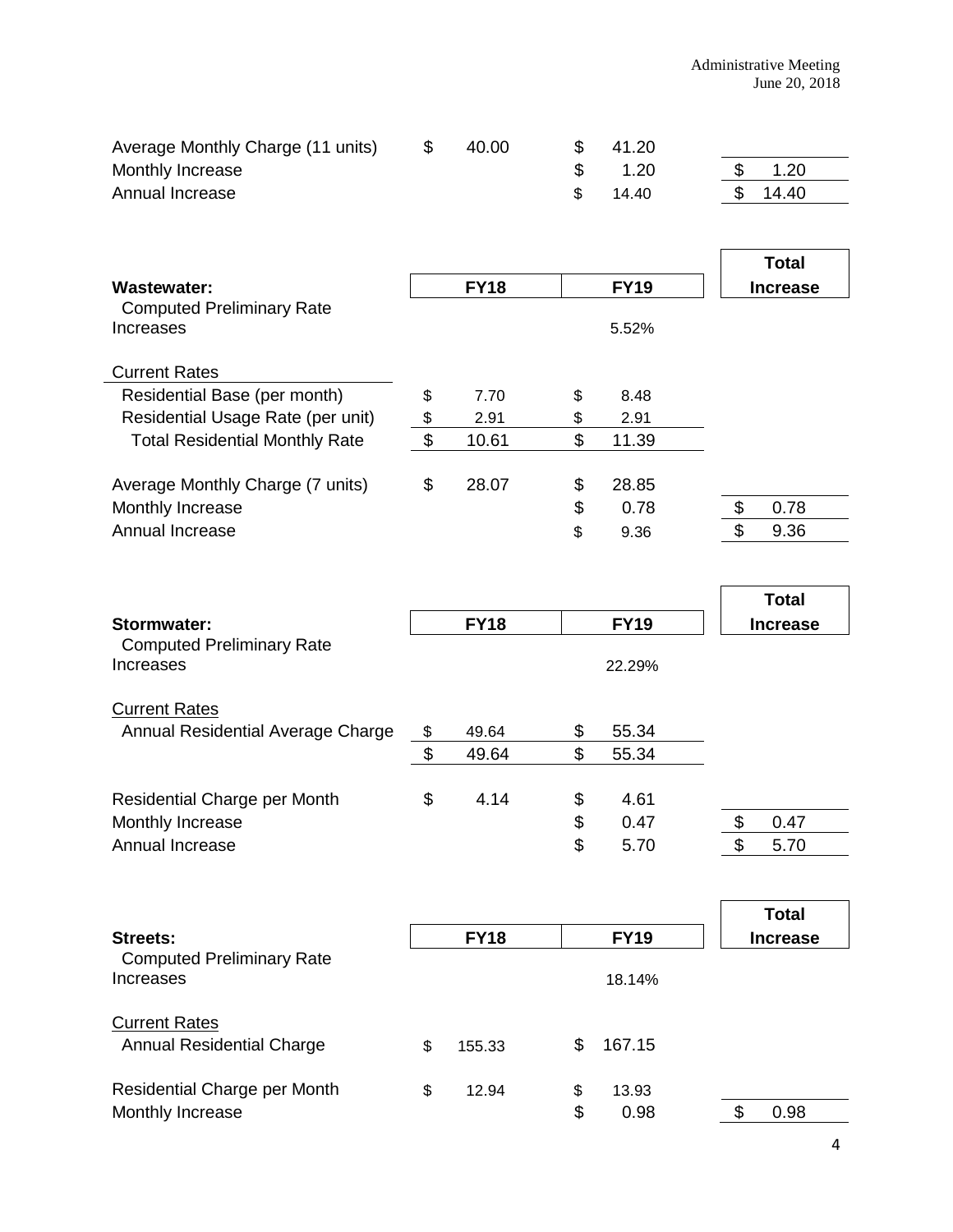Administrative Meeting June 20, 2018

| Annual Increase | \$ 11.82 | \$11.82 |
|-----------------|----------|---------|
|                 |          |         |

|                                                                                  |               |               |                | <b>Total</b>             |  |
|----------------------------------------------------------------------------------|---------------|---------------|----------------|--------------------------|--|
| <b>Residential Solid Waste:</b>                                                  | <b>FY18</b>   | <b>FY19</b>   |                | <b>Increase</b>          |  |
| <b>Computed Preliminary Rate Change</b>                                          |               | 0.00%         |                |                          |  |
| <b>Current Rates</b>                                                             |               |               |                |                          |  |
| <b>Annual Residential Charge</b>                                                 | \$<br>176.10  | \$<br>176.10  |                |                          |  |
| Residential Charge per Month                                                     | \$<br>14.68   | \$<br>14.68   |                |                          |  |
| Change                                                                           |               | \$            | \$             | $\overline{\phantom{a}}$ |  |
| Change                                                                           |               | \$            | \$             |                          |  |
|                                                                                  |               |               |                |                          |  |
| <b>Open Space:</b><br><b>Computed Preliminary Rate</b><br>Increase               | <b>FY18</b>   | <b>FY19</b>   |                |                          |  |
|                                                                                  |               | 19.5%         |                |                          |  |
| Residential Average Charge per Year<br>(Includes average impervious<br>charge)   | \$<br>19.35   | \$<br>20.14   |                |                          |  |
| <b>Current Rates</b>                                                             |               |               |                |                          |  |
| Annual Residential Base Charge<br><b>Annual Residential Impervious</b><br>Charge | \$<br>17.78   | \$<br>17.78   |                |                          |  |
|                                                                                  | \$<br>0.00221 | \$<br>0.00332 |                |                          |  |
| Monthly Increase                                                                 |               | \$<br>0.07    | \$             | 0.07                     |  |
| Annual Increase                                                                  |               | \$<br>0.79    | $\mathfrak{S}$ | 0.79                     |  |
|                                                                                  |               |               |                |                          |  |
| <b>TOTAL MONTHLY INCREASE</b>                                                    |               |               | \$             | 3.50                     |  |
| <b>TOTAL ANNUAL INCREASE</b>                                                     |               |               | \$             | 42.07                    |  |

Commissioner O'Loughlin asked how these increases compare to previous years increases. Administrative Services Director Jorgenson stated the proposed increases are comparable to the last few years.

Manager Alles stated if there is commission concurrence with the proposed rates, staff will advertise them and the commission can always amend the rates to go lower; however, they cannot be increased. The resolutions of intention will be on the July 16<sup>th</sup> commission meeting and the public hearings will be held in August.

Commissioner Noonan addressed the street maintenance assessment and the condition of Airport Road. He noted even if the assessment covered over one-million square feet, it would not be enough to fund the repair of Airport Road. Manager Alles concurred and noted at one time the Airport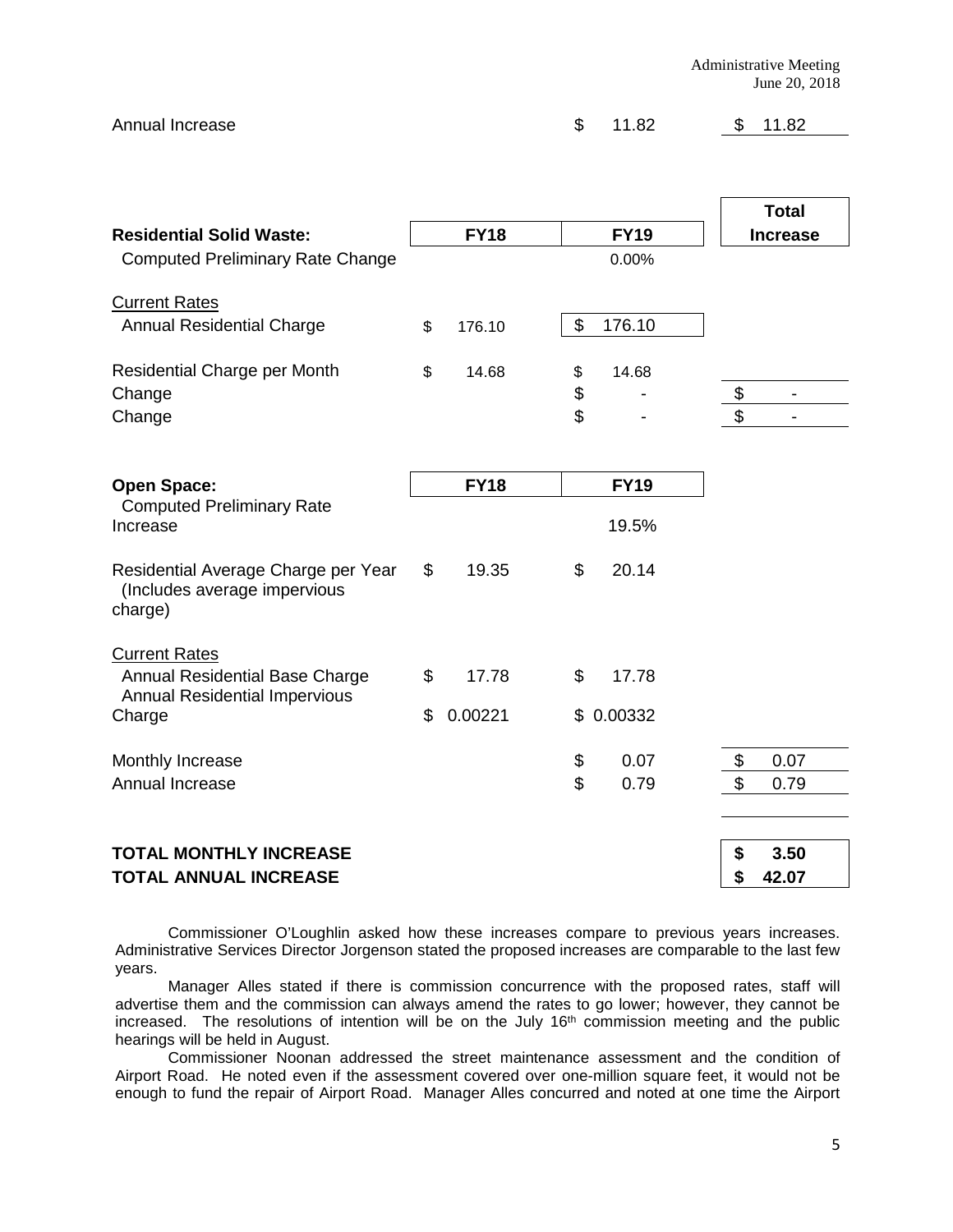Authority did not support creating an SID; however, staff can reach out to them again. Manager Alles stated with all the rates, they generate revenue to pay for the funding of the projects.

Commissioner Haladay asked what the estimated costs of Airport Road are. Engineer Leland stated the last estimated cost was five-million; however, if utilities are included it could go up to ninemillion.

Commissioner Haladay clarified the total annual increase for residents is \$42.07. Manager Alles concurred.

Commissioner O'Loughlin asked how the proposed rates are advertised. Director Jorgenson stated the ad includes the annual increase both by dollars and percentage.

There was commission consensus to move forward as recommended in staff's memo.

Director Jorgenson asked for direction on how the commission wants to see the ending fund balances for FY18 prior to considering a COLA for FY19. He noted approximately 50% of the COLA increase is in the general fund.

Commissioner O'Loughlin stated the general fund is the one most affected by the COLA; she asked if there are any other funds that add up to 20% of the overall COLA. Manager Alles stated the other funds would be under Public Works and no individual fund would be 20%. He would recommend the commission focus on the general fund when considering COLA for employees.

Commissioner Haladay stated the general fund is the one he is interested in seeing the numbers for. The others are important regarding capital purchases and personnel costs.

Manager Alles noted one option the commission could consider is to approve the budget that includes a COLA and make it contingent on the cash savings for FY18 and make a decision on the COLA when the final numbers are available. This would give the commission the opportunity to look at the ending cash balances and would not have to reopen the budget and hold another public hearing.

Commissioner O'Loughlin stated the COLA would be contingent upon further action of the commission; the employees need to be given a clear message on the process the commission is considering.

Commissioner Haladay stated if the commission is going to include a COLA when adopting the budget, the amount needs to be included in the numbers as adopted on June  $25<sup>th</sup>$ . Manager Alles stated staff has prepared those numbers for the commission to consider.

#### **6. Committee discussions**

- a) Audit Committee, City-County Board of Health, L&C County Mental Health Advisory Committee, Montana League of Cities & Towns -– Mayor Wilmot Collins – No report given.
- b) Mayor Pro-Tem, Audit Committee, Helena Chamber of Commerce Liaison, Information Technology Committee, Public Art Committee - – Commissioner Andres Haladay – No report given.
- c) Board of Adjustment, Civic Center Board, Non-Motorized Travel Advisory Board, Transportation Coordinating Committee – Commissioner Rob Farris-Olsen – No report given.
- d) ADA Compliance Committee, Business Improvement District/Helena Parking Commission, City-County Administration Building (CCAB), Montana Business Assistance Connection – Commissioner Ed Noonan – No report given.
- e) Audit Committee, City-County Parks Board, Transportation Coordinating Committee Commissioner Heather O'Loughlin – No report given.
- f) Helena Citizens Council HCC Chair Sumner Sharpe reported the HCC has 23 members and they continue to recruit new members.

## **7. Review of agenda for June 25, 2018 Commission meeting –**

**Release of Easement for Sussex Construction –** Manager Alles stated staff has provided the following three options for commission consideration regarding the release of easement:

1. Move to conditionally approve the release of the City's interest in the north nine foot (9') of the pedestrian trail and utility easement across the southern lot line of Lot 15, as shown on Certificate of Survey No. 3115068. With the condition that Sussex and the City negotiate an estimated cost based on a percentage of the main replacement for the future repair, replacement of relocation and have Sussex pay now.